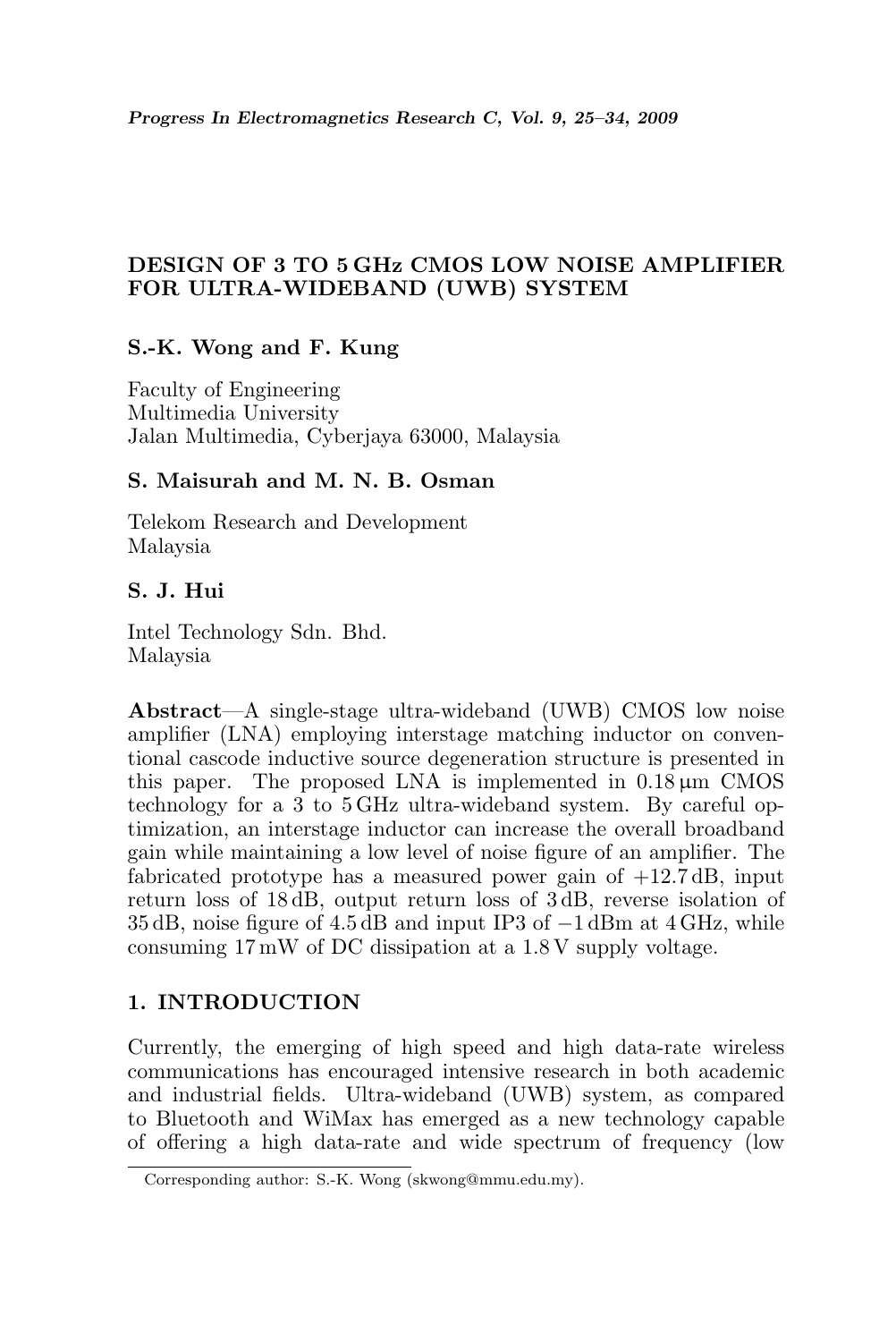frequency band from 3.1–5 GHz and high frequency band from 6– 10.6 GHz) with very low power transmission [1]. Two major solutions, MB-OFDM based on frequency hopping and DS-UWB are proposed to transmit the data rate up to 480 Mbps by using only the low frequency band. This low frequency band (3168 MHz to 4752 MHz) is decided as the mandatory mode (Mode 1) for the development of the firstgeneration UWB system.

The low noise amplifier (LNA) circuit remains as one of the challenging tasks in receiver design as it must meet several stringent requirements such as low noise figure (NF) to improve sensitivity, optimum gain to reduce the noise of mixer, broadband input matching to improve reflection coefficient and reasonable efficiency for low power consumption. Various topologies have been used in the implementation of wideband low noise amplifiers. Among that have been reported are the resistive shunt feedback topology [2], distributed topology [3], multi-stage cascaded amplifiers (common gate-common source) topology [4] and the LC matching and filtering topology [5–7]. Generally, the choice of topology used compromise the required noise performance, power dissipation as well as overall gain of the amplifier.

In this paper, the design and implementation of a modified single-stage cascode inductive degeneration with interstage matching inductor LNA for UWB receiver using 0.18 µm standard RF CMOS process is proposed. The design considerations and on-wafer (die) measurement results of the implemented 3 to 5 GHz UWB LNA are also presented. The paper is organized as follows. Section 2 describes the design approach for the proposed LNA which cover the topology used together with its optimization and selection criteria. The chip layout and measurement results for the proposed LNA in a  $0.18 \,\mu m$ CMOS process are reported in Section 3. Finally, Section 4 presents the conclusion of this work.

### 2. UWB LNA CIRCUIT DESIGN

In this work, the proposed LNA rely on the use of interstage inductor in order to achieve optimum noise figure and gain while maintaining a wideband bandwidth. The proposed design are simulated and optimized with Agilent Technologies's Advanced Design System (ADS) software before CMOS IC layout and fabrication. BSIM (Berkeley Short-channel IGFET Model) signal model version 3.3 is used for the CMOS transistor modeling and the passive on-chip components (spiral inductors, metal-fingered capacitors, pads and interconnects) are modelled by RLC equivalent networks in the circuit schematics. Thus, all relevant parasitic values are taken into account for circuit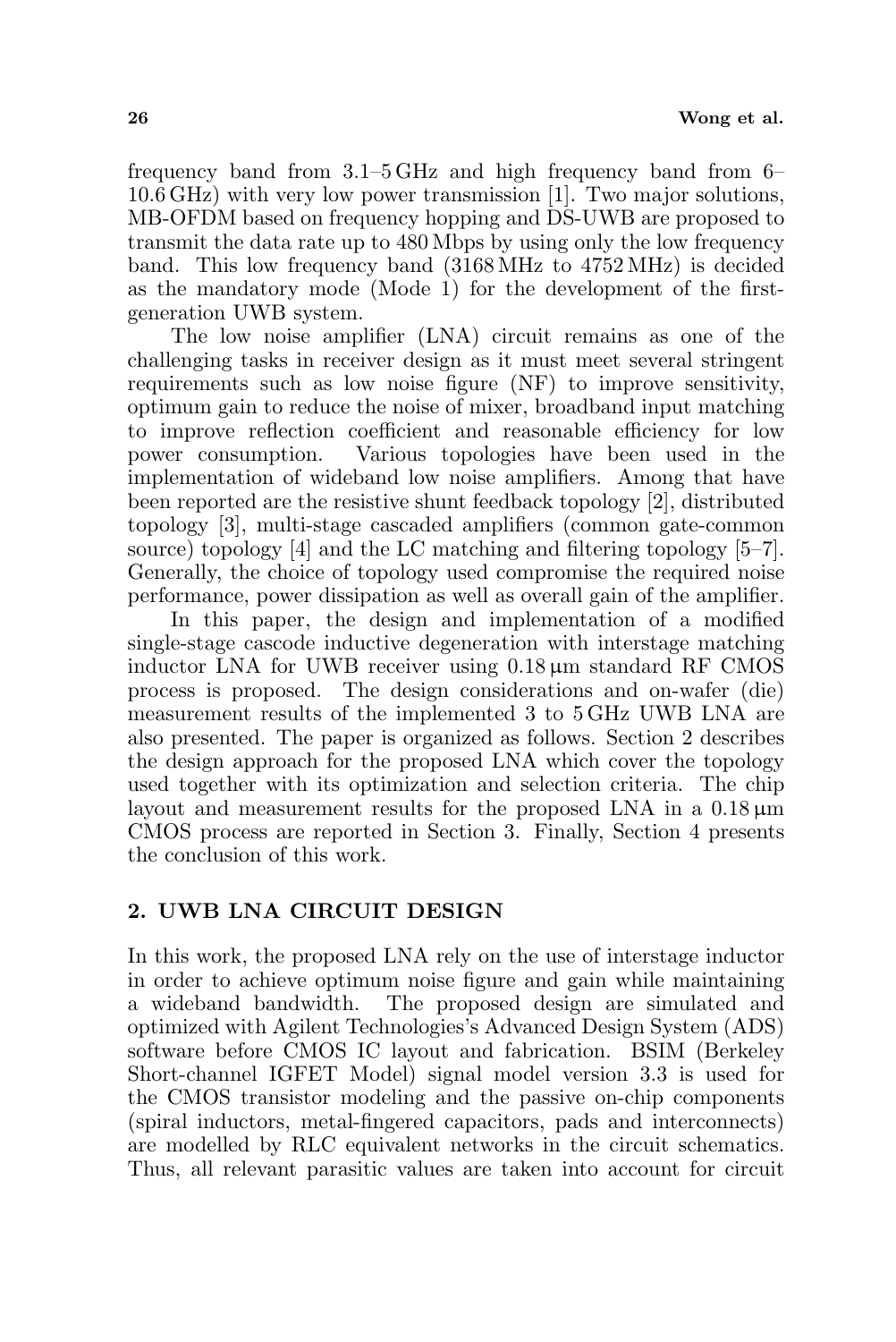simulations.

Although the modified single-stage cascode with interstage matching inductor topology has been introduced and simulated in [8, 9], their simulation works are mainly confined to narrowband amplifiers design in the range of 2 to 2.4 GHz. In this work, this topology is further studied with careful optimization for wideband frequency operation. The proposed modified single-stage cascode with interstage matching inductor LNA (without buffer) is shown in Fig. 1. The proposed cascode topology can be viewed as a two-stage amplifier configuration consisting of a common source (CS) stage, an interstage inductor and a common gate (CG) stage, as shown in Fig. 2. In this work, the CS stage is designed to produce an optimum gain at 3 GHz using inductive degeneration while the noise figure of the CG stage is optimized at 5 GHz together with an interstage matching inductor. By ignoring the Miller effect of gate-drain capacitance  $(C_{ad1})$  of transistor  $M_1$ , the input impedance of  $M_1$  is given by [10]:

$$
Z_{in1} = j\omega(L_g + L_s) + \frac{1}{j\omega C_{gs1}} + \frac{g_{m1}L_s}{C_{gs1}} \tag{1}
$$

where  $g_{m1}$  and  $C_{gs1}$  are the transconductance and the gate-source capacitance of  $M_1$ . Inductors  $L_s$  and  $L_q$  are the source degeneration inductor and the gate input inductor. The real part of the input impedance in (1) is given by:

$$
\operatorname{Re}\left\{Z_{in1}\right\} = \frac{g_{m1} \cdot L_s}{C_{gs1}}\tag{2}
$$





Figure 1. Schematic of the

Figure 2. The cascode topology viewed as two cascading stages.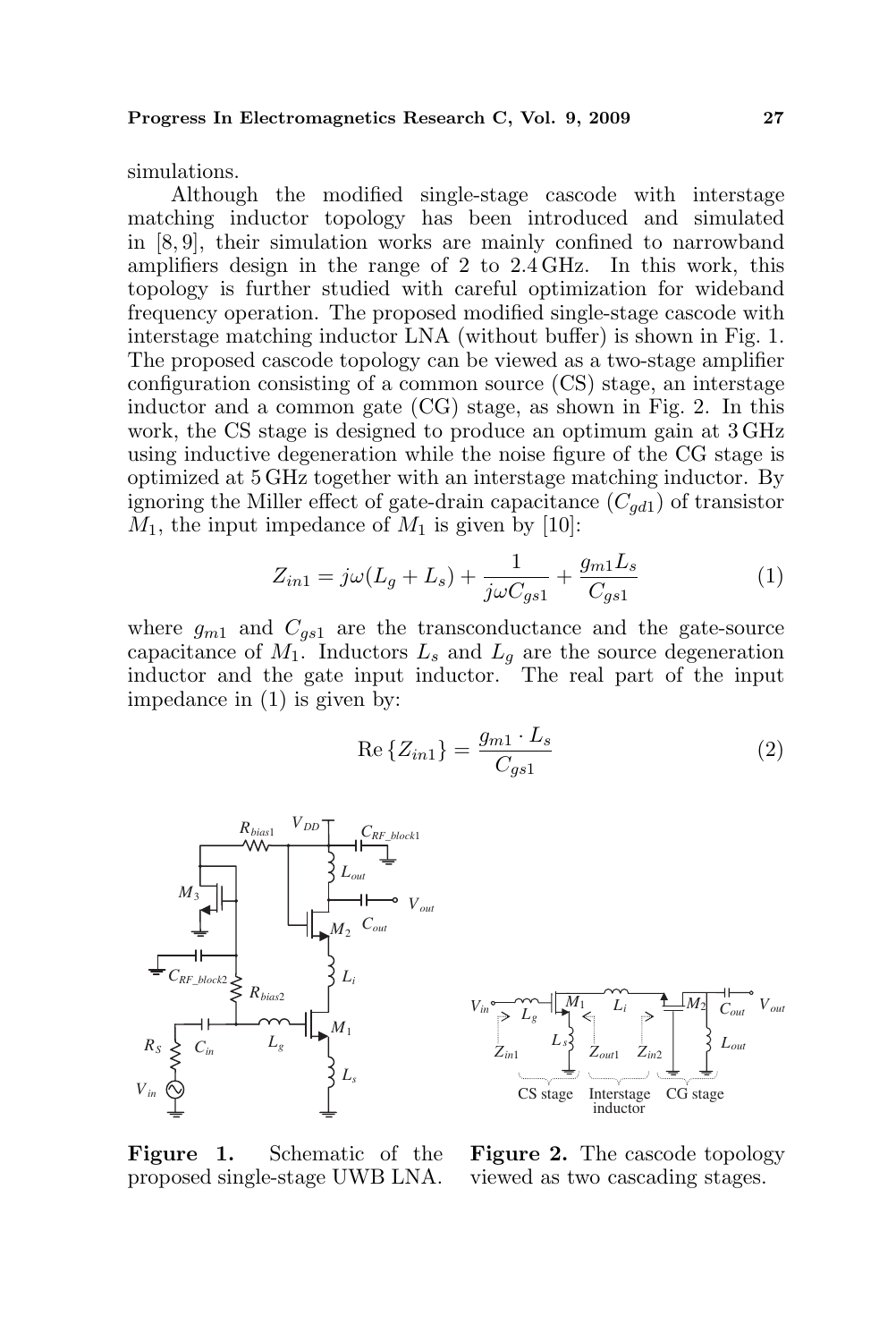#### 28 Wong et al.

With given values of  $g_{m1}$  and  $C_{gs1}$ , the desired impedance to match to  $R_s$  (usually 50  $\Omega$ ) can be obtained by setting  $L_s$  accordingly. Next, the imaginary part of the input impedance can be compensated with an input matching inductance  $L_q$ . The corresponding resonance frequency is approximated by:

$$
\omega_0 \approx \sqrt{\frac{1}{(L_s + L_g)C_{gs1}}}
$$
\n(3)

The output impedance of the CS stage and the input impedance of the CG stage are given as follow [11]:

$$
Z_{out1} = \frac{r_0}{jr_0 \omega C_{ds1} + 1}
$$
 (4)

$$
Z_{in2} = \frac{1}{j\omega_0 C_{gs2} + g_{m2}}\tag{5}
$$

where  $r_0$  is the parallel connection between the small signal output resistance and the parasitic channel resistance and  $C_{ds1}$  is the drain source capacitance for  $M_1$ . Both  $g_{m2}$  and  $C_{gs2}$  are the transconductance and the gate-source capacitance of  $M_2$  respectively.

Since both the impedances are capacitive, a series inductor  $L<sub>i</sub>$  can be placed to improve the matching between these two stages. This will significantly increase the gain at the CG stage due to maximum power transfer. In addition, the overall noise figure of the amplifier will also be reduced. However, due to the parasitic capacitance values of the on-chip inductor, a proper optimization is required to determine the optimum value of  $L_i$ .

In the CS stage, the source degeneration inductor  $L<sub>s</sub>$  is added for simultaneous noise and input matching where as  $L_q$  is needed for the impedance matching between the source resistance  $(R_s)$  and the input of transistor  $M_1$  [10]. In this stage, the size of  $M_1$  is chosen to be  $160 \,\mu \text{m}$  for optimum input matching and noise performance. After determining the optimum size of  $M_1$ , the inductor  $L_s$  needs to be selected carefully since it improves linearity and stability but at the same time it reduces the gain of the LNA [10]. In order to reduce the chip area, the value of  $L<sub>s</sub>$  is chosen to be small enough, approximately  $0.5 \text{ nH}$ . The importance of  $L_s$  in stabilizing the LNA (for Rollet's stability factor,  $K > 1$ ) is illustrated in Fig. 3. Next, the values of  $R_{bias2}$  and  $L_q$  are optimized carefully because they affect the overall gain of the CS stage. The simulated frequency response of the CS stage is shown in Fig. 4. Here,  $R_{bias2}$  is fixed at  $2 \, k\Omega$ , which is sufficiently large enough to provide an optimum voltage  $V_{qs}$ to transistor  $M_1$ , while  $L_q$  is optimized at 3.5 nH in order to provide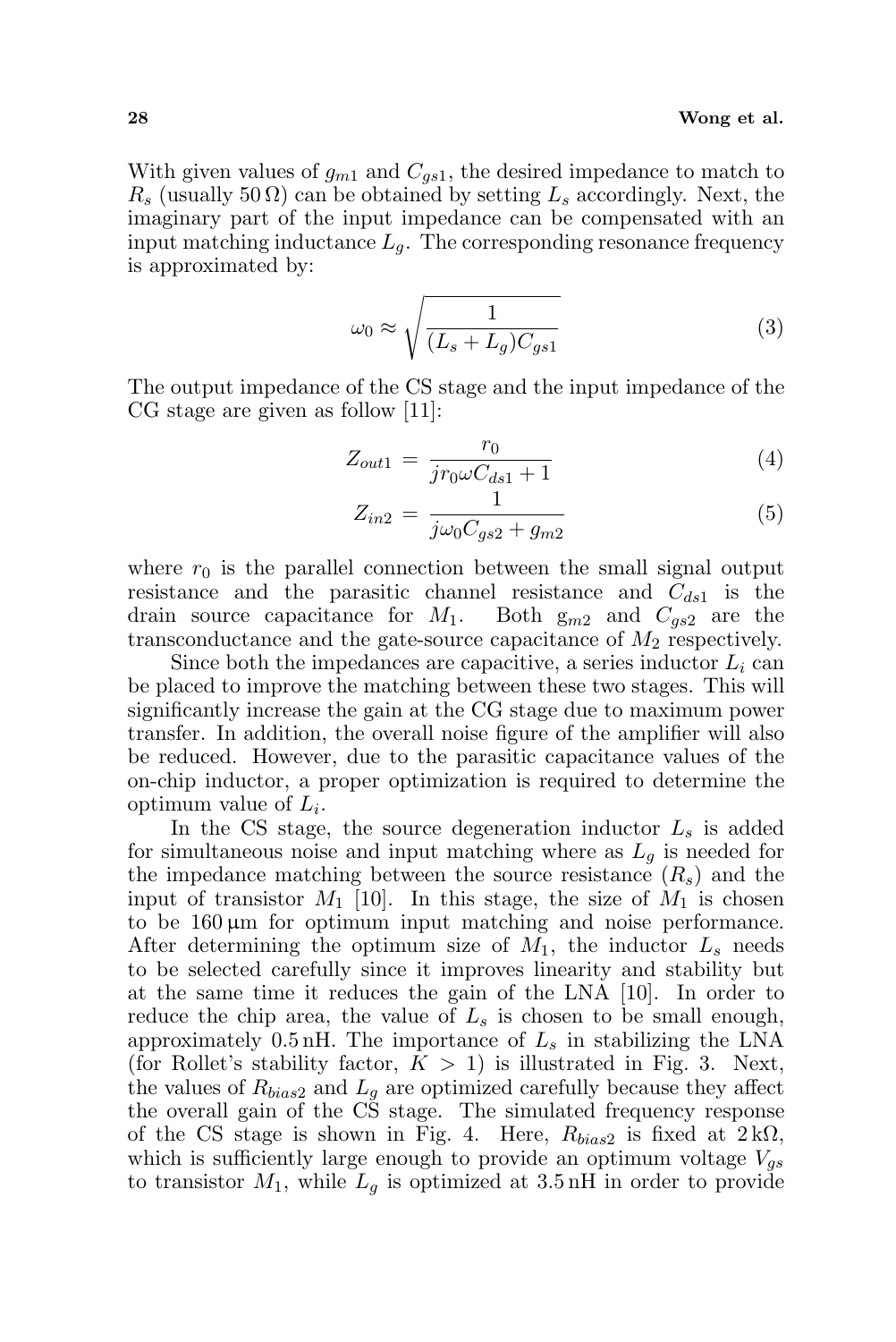good matching at the input. As depicted in Fig. 4, the simulated gain of the CS stage is approximately 8.9 dB at 3 GHz.

In the CG stage, an inductor  $L_{out}$  of approximately 4 nH is placed as shunt peaking inductor resonating with its parasitic capacitances at the drain of transistor  $M_2$  around 5 GHz. In addition, it is also used as RF choke to block any RF signal leaking back to the DC supply. In practice, a large transistor size  $M_2$  is often used to provide high reverse isolation and gain of the amplifier at high frequency. However, large transistor size usually has high parasitic capacitance and transconductance, which will increase the power consumption [12]. In some cases, large value of peaking inductance  $(L_{out})$  is usually used to tolerate a larger size of  $M_2$  due to its high parasitic capacitance, but it will further increase the area of the chip. The simulated response together with power dissipation of the CG stage using different transistor size is shown in Fig. 5. As seen in this simulation result, the gain of the CG stage will increase significantly with the use of large transistor size for  $M_2$ . However, a large size of  $M_2$  will have higher transconductance which will increase the velocity of the carriers, and hence a higher dc current in the drain. This will result in larger dc power consumption. Therefore, the transistor size for  $M_2$  is maintained at 160  $\mu$ m for its reasonable parasitic capacitance and moderate power consumption. After determining the required transistor size, the value of the interstage matching inductor  $L_i$  is now optimized for optimum gain and noise figure. The simulated gain and noise figure using different on-chip spiral inductor is shown in Fig. 6. Here, a large value of  $L_i$  will produce a high gain and low noise figure performance, but with the expense of larger chip area. A 3 nH square spiral inductor occupied an area of approximately  $40 \text{ nm}^2$  where as a



Figure 3. Stability of LNA represented by Rollet's factor  $(K)$ with  $L_s$ .



Figure 4. Simulated frequency response of the CS stage.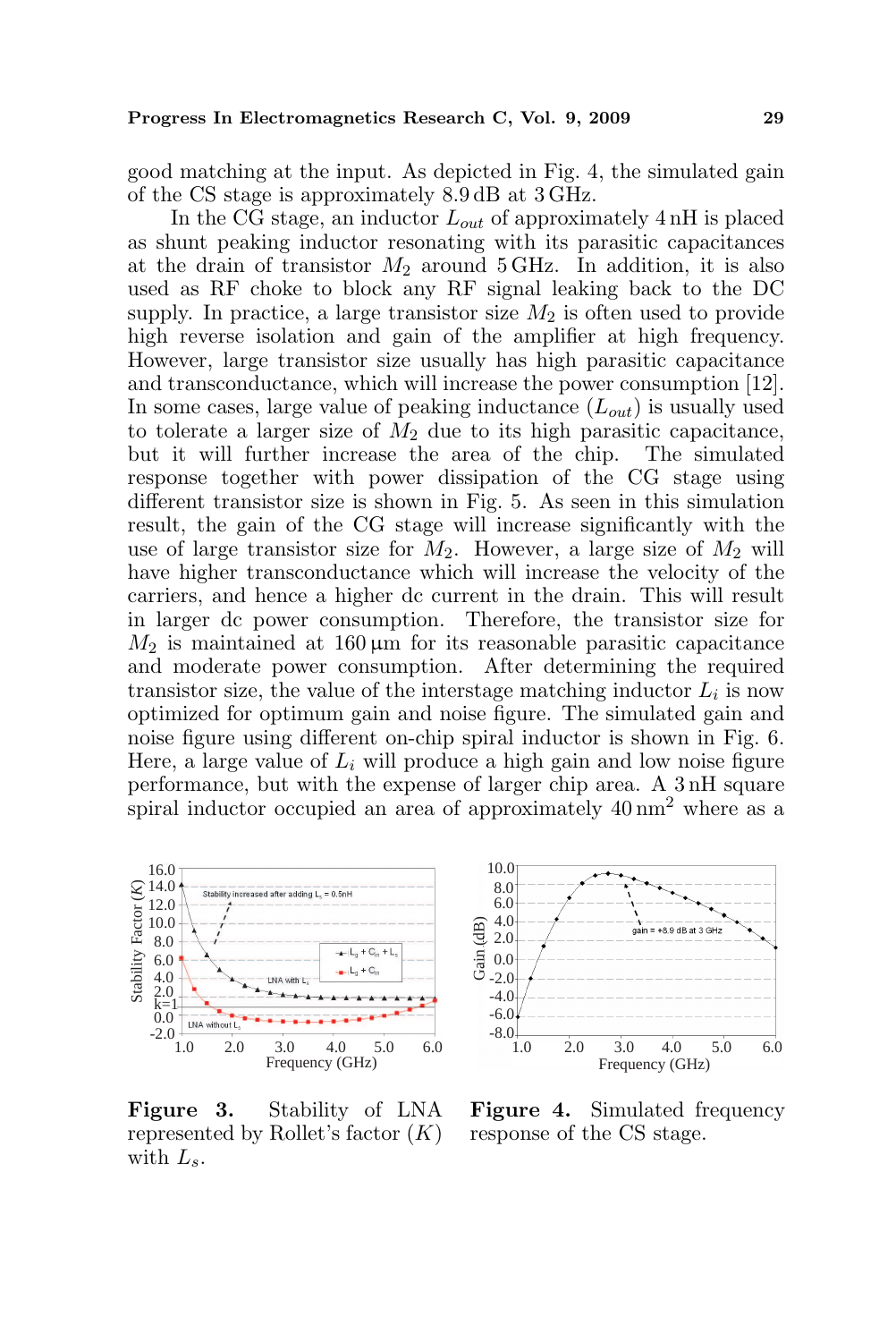

Figure 5. Simulated frequency response of the CG stage using different  $M_2$ .



Figure 6. Simulated gain and noise figure of the CG stage using different interstage matching spiral inductors,  $L_i$ .

1.7 nH inductor only has an area of approximately  $22 \text{ nm}^2$  [10]. In this work, the value of 1.7 nH is chosen due to its optimum gain and noise performance. In addition, it will be relatively easier to replace  $L_i$  with a bondwire inductance if necessary.

Finally, a capacitor  $C_{out}$  is placed at the output as a dc block. The overall biasing network of the LNA is formed by two resistors  $R_{bias1}$  and  $R_{bias2}$  and a transistor  $M_3$ . Transistor  $M_3$  is a current mirror with  $M_1$ , and its width is some small fraction of  $M_1$ 's width in order to minimize the power overhead of the bias circuit. The current through  $M_3$  is set by the supply voltage  $(V_{DD})$  and biasing resistors in conjunction with the  $V_{gs}$  of  $M_1$ . The biasing resistors are chosen large enough so that their equivalent noise current is small enough to be ignored [10]. A large value of  $R_{bias2}$  is also used as RF choke to provide RF signal isolation from the input. Depending on the amount of bandwidth and noise required, these resistors can be varied accordingly to provide their conventional roles of flattening the gain over a wide bandwidth. In order to provide RF shunting, two large on-chip capacitors  $(C_{RF\_block1})$ and  $C_{RF\_block2}$  are included in the circuit. The simulated frequency response of the combined CS and CG stages is shown in Fig. 7.

### 3. EXPERIMENTAL RESULTS

The proposed LNA have been fabricated in Silterra Malaysia Sdn Bhd  $0.18 \,\mu\text{m}$  CMOS process with testing pads and it occupies an area of  $1.10 \text{ mm} \times 1.23 \text{ mm}$ . The die microphotograph is shown in Fig. 8.  $L_i$  and  $L_q$  are arranged at the bottom, so that they can be easily removed and replaced by bondwire inductance during packaging,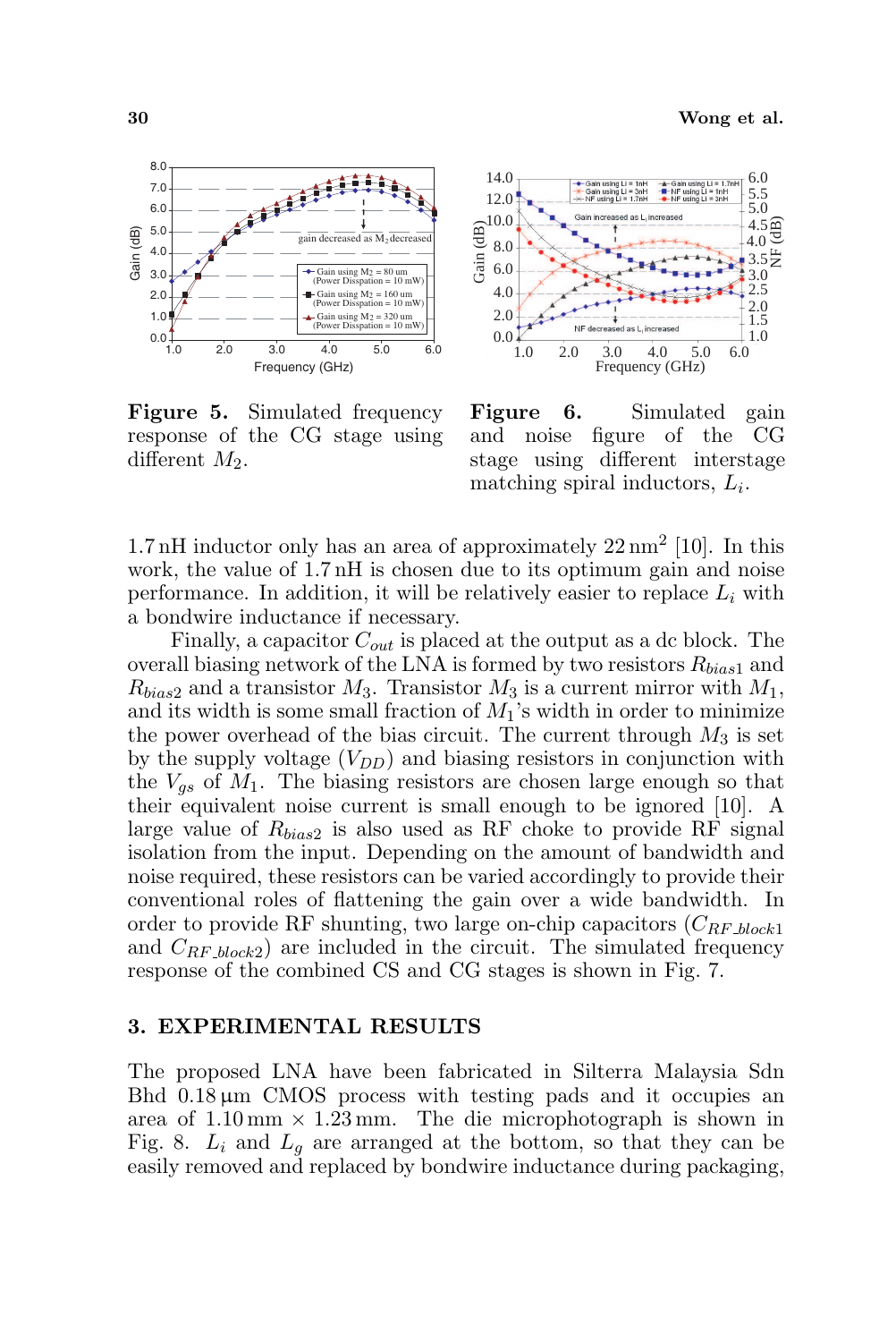if required. The NMOS used in the design is multi-fingered thin gate oxide transistor where each finger is of size  $2.5 \,\mathrm{\mu m} / 0.18 \,\mathrm{\mu m}$ . Body of the transistors are connected using a Metal 1 ring structure and are biased to the lowest potential signal such as ground. All capacitors are implemented by metal-fingered where it is made up of unit capacitor cells consisting of interdigitated tines connecting to alternating terminals of the capacitor array. For the ease of on-wafer characterization, all inductors are also implemented on on-chip spiral inductors, where each inductor is drawn within a deep N− Well layer. The line width of the inductor is  $10 \mu m$  and the spacing between the metal lines is  $2.0 \,\mu\text{m}$ . The resistors used are of type silicide-blocked  $N+$  Poly resistor. A guard ring is used in all three layouts in order to prevent latch-up and also to reduce the substrate noise.



Figure 7. Simulated gain of the LNA.



Figure 9. Measured Sparameters.



Figure 8. Die micrograph of the proposed LNA.



Figure 10. Measured noise figure.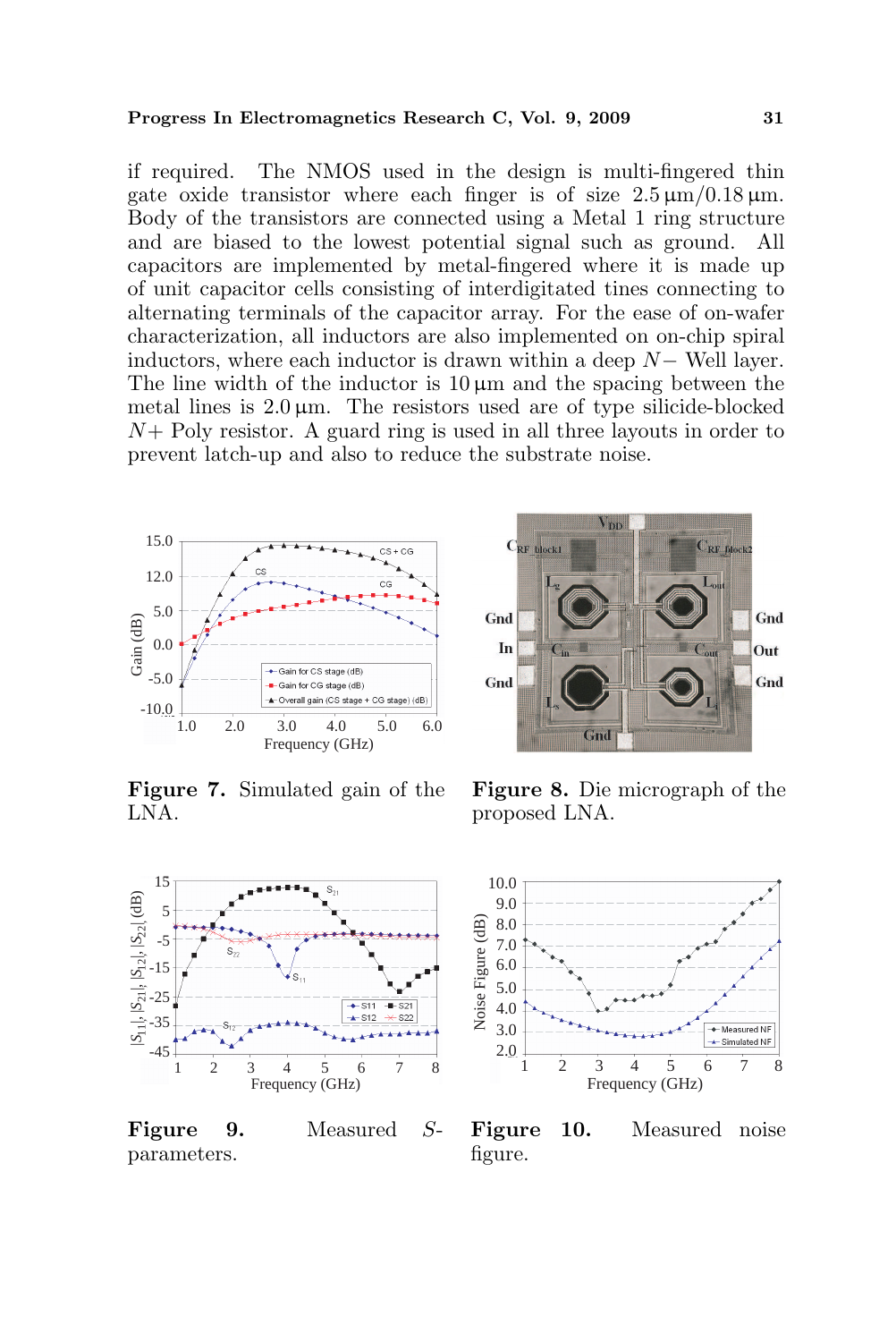On-wafer measurements are carried out for gain, input/output return loss, noise figure (NF), 1 dB gain compression (P1dB) and third order intercept point (IP3). Small-signal measurements were conducted using network analyzer with SOLT calibration performed at the probe tips using standard Alumina calibration substrate. The measured S-parameter data are shown in Fig. 9. The measured results show that the LNA has a maximum gain of  $+12.9 \text{ dB}$  at  $4.25 \text{ GHz}$ and a 3 dB bandwidth covers 2.8 to 4.7 GHz. The minimum input return loss (approximately −18 dB) occurred at 4 GHz, which means that the input impedance is matched at this frequency. As shown in Fig. 9, the LNA has a minimum output return loss of −3.3 dB over the 3 to 5 GHz range. The input and output return losses can be further improved by using external components if necessary. It also maintained a high reverse isolation  $(S_{12})$  of more than  $-35$  dB across 1 to 8 GHz. Using the measured S-parameter data, the stability factor  $(K)$  is also computed and its value is larger than 1 (unconditionally stable) across the interested frequencies, ranging from 1 to 8 GHz.

The measured and simulated NF results are shown in Fig. 10. The measured NF is approximately 4 to 5.3 dB from 3 to 5 GHz. The discrepancies in NF between the measurement and simulation results are probably due to the inaccuracies in transistor noise model, as well as the parasitic capacitances in the interstage matching inductor. As shown in Fig. 11, the input P1dB for 3, 4 and  $5\,\text{GHz}$  are  $-9\,\text{dBm}$ , −9.2 dBm and −12 dBm respectively The two-tone test is performed with 10 MHz spacing for third order intermodulation distortion, which is shown in Fig. 12. At 4 GHz, the measured input IP3 is approximately −1 dBm. Table 1 summarize the measurement results and compare them with previously reported works using  $0.18 \mu m$  CMOS processes especially for UWB LNAs.



Figure 11. Measured input P1dB for 3, 4 and 5 GHz.



Figure 12. Measured input IP3 at 4 GHz.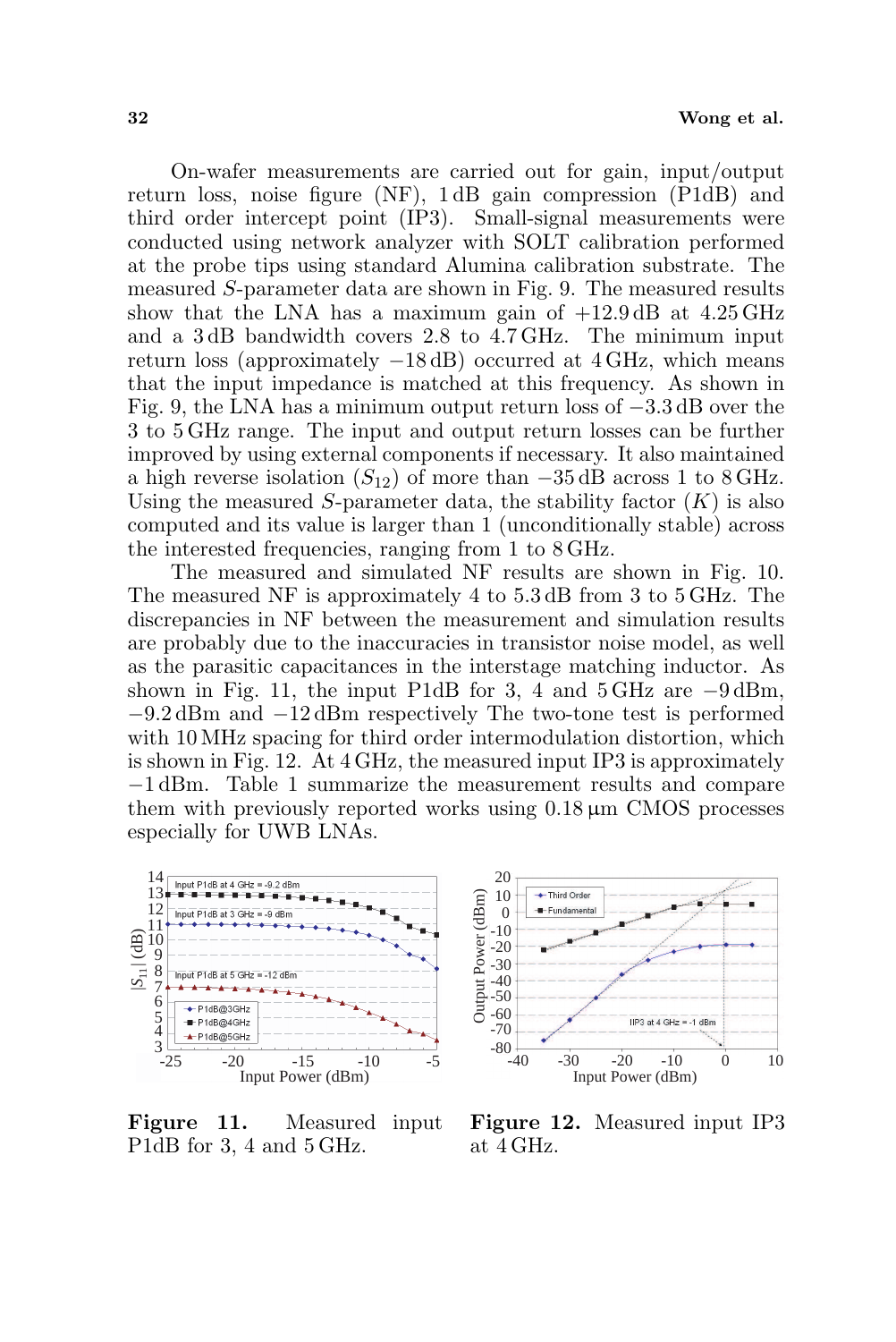| Ref.        | Tech.                         | 3 dB BW     | $S_{11}$  | $S_{21max}$ | NF          | IIP <sub>3</sub> | Supply | Power | Remarks            |
|-------------|-------------------------------|-------------|-----------|-------------|-------------|------------------|--------|-------|--------------------|
|             |                               | (GHz)       | (dB)      | (dB)        | (dB)        | (dBm)            | (V)    | (mW)  |                    |
|             | $0.18 \mu m$                  |             |           |             |             |                  |        |       | Resistive          |
| $[2]$       | <b>CMOS</b>                   | $2 - 4.6$   | $<-9$     | 9.8         | $2.3 - 5.2$ | $-7$             | 1.8    | 12.6  | feedback           |
|             |                               |             |           |             |             |                  |        |       | $(2\text{-stage})$ |
| $[3]$       | $0.18 \mu m$<br><b>BiCMOS</b> | $1 - 8$     | $<-10$    | 8           | $2.9 - 4$   | $-3.4$           | 1.8    | 21.6  | Distributed        |
|             |                               |             |           |             |             |                  |        |       | $(3\text{-stage})$ |
|             | $0.18 \mu m$                  |             |           |             |             |                  |        |       | Multi-stage        |
| $[4]$       | <b>CMOS</b>                   | $0.4 - 10$  | $<-5$     | 12.4        | $4.4 - 6.5$ | $-6$             | 1.8    | 12    | $(3-stage)$        |
|             | $0.18 \mu m$                  | $3.4 - 8.2$ | $<-7$     | 20.4        | $3.3 - 6.4$ | $-14.7$          | 1.8    | 17.3  | LC filters         |
| $[5]$       | <b>CMOS</b>                   |             |           |             |             |                  |        |       | $(2\text{-stage})$ |
| [6]         | $0.18 \mu m$                  |             | $<-5$     | 19.9        |             |                  |        |       | LC filters         |
| [Simulated] | <b>CMOS</b>                   | $2.8 - 5$   |           |             | 0.6         | $+18$            | 1.8    | 23    | $(2\text{-stage})$ |
| This work   |                               |             |           |             |             |                  |        |       | Interstage         |
| [Measured]  | $0.18 \mu m$                  | $2.8 - 4.7$ | $\le -3*$ | 12.9        | $4 - 5.3$   | $-1$             | 1.8    | 17    | matching           |
| [Simulated] | <b>CMOS</b>                   | $2 - 5$     | $<-6$     | 14.9        | $2.8 - 3.2$ | $+3.1$           |        | 14    | inductor           |
|             |                               |             |           |             |             |                  |        |       | $(1-state)$        |

Table 1. Comparison of wideband LNAs : Published and the present works.

\* can be improved with bondwire or off chip components.

## 4. CONCLUSION

A 0.18 µm CMOS UWB LNA for lower band UWB system (3 to 5 GHz) is systematically designed, simulated and tested in this work. By using an interstage matching inductor on the conventional cascode amplifier, the proposed LNA achieved a  $+12.7 \text{ dB}$  gain and  $+4.5 \text{ dB}$ noise figure at 4 GHz with a 3 dB bandwidth of 2.8 to 4.7 GHz, while consuming a DC power of 17 mW. The proposed circuit occupy an area of  $1.10 \times 1.23$  mm<sup>2</sup>. This size can be further reduced if external bondwires inductance are used to replace  $L_i$  and  $L_q$  during packaging. Compared to other broadband techniques, the proposed LNA has less design complexity with only three transistors in a single stage topology and it is very cost effective if bondwires inductance are used.

### ACKNOWLEDGMENT

The authors would also like to thank Silterra Malaysia Sdn Bhd for chip fabrication and Telekom R&D Malaysia for the prototype measurement.